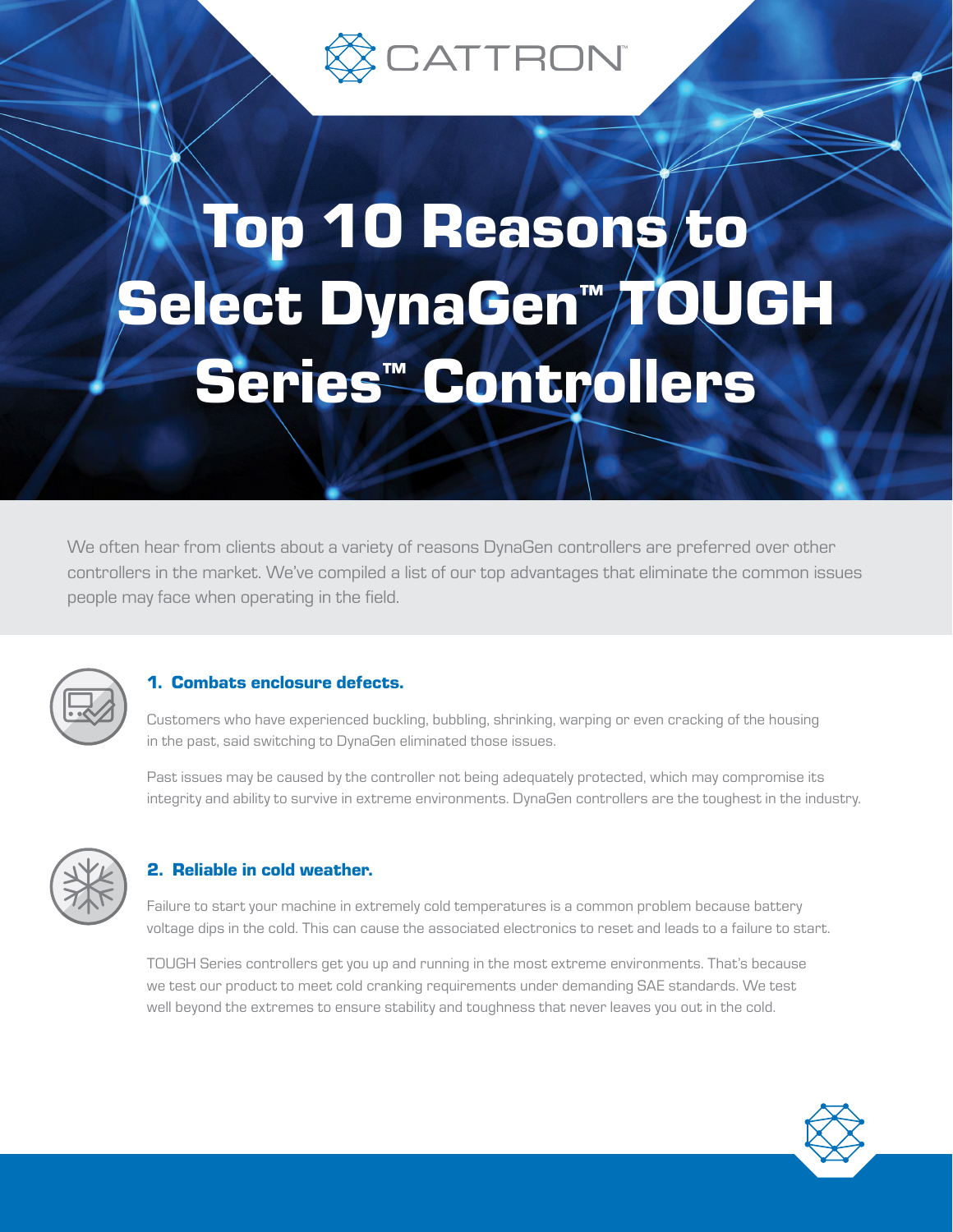

# 3. Durability for almost any job.

This controller looks and feels like it is ready for battle. It immediately inspires confidence in the eyes of your customers. We build rugged controllers that look as good as they work. Our TOUGH Series projects strength in form and functionality that you can see with your eyes, feel in your hands and experience on your machinery. Rugged, solid and impressive, our product is a step up from other controllers and will raise the look and operation of your machinery along with your customer's confidence.



# 4. A glitch-free controller.

TOUGH Series controllers are glitch-free. Why? We have a rigorous software and firmware release process where we test a great number of possible conditions. Quality assurance is a focus for the DynaGen brand. We simply will not release a version of software or firmware until it has passed every one of our painstaking tests.



#### 5. Avoiding wear-outs.

Did you know that spec sheet ratings don't accurately account for real-world load conditions? Testing to real-world conditions makes a huge difference in the longevity of the controllers. The TOUGH Series RelayPak option comes with specific pilot duty ratings and is approved to UL standards for the loads found in engine environments. No doubts, no guessing, no time wasted and no unnecessary service costs.



#### 6. Rugged display screen.

Without a functioning display, the operator is in the dark as to how the machine is working. To ensure the work isn't compromised from malfunctioning screens, our LCD display goes through rigorous testing in the most demanding SAE temperature and vibration standards.



#### 7. Withstands punishing vibration.

Connectors without secure and positive locks can cause the connector plugs to pull out under vibration, requiring a service call. We want to avoid those calls.

We test our controllers to rugged heavy truck SAE vibration standards. After extensive testing, we are confident that our circuit board is completely secure within its enclosure through multiple screw fasteners at key locations, making it impervious to destructive vibrations.

We use connectors that positively lock in place and cannot be pulled out over time by engine vibration. Also, our superior mounting system includes sturdy and rugged mounting clips that won't snap when overtightened.